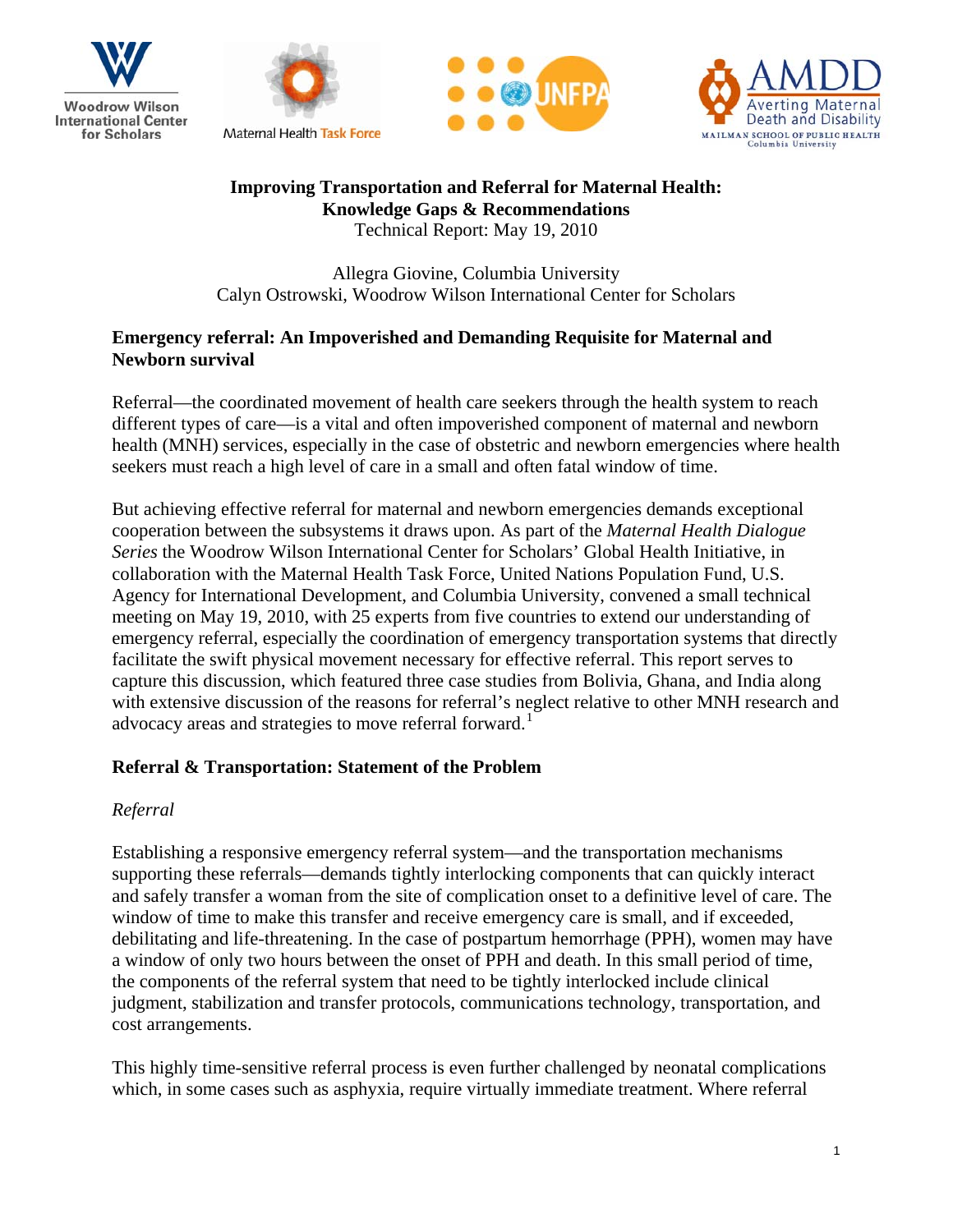mechanisms have been implemented they are frequently designed for obstetric emergencies; further work on referral is clearly needed to bridge the methods in place to bring emergency care to mothers and newborns. Specifically, the time-sensitivity of newborn complications requires us to think carefully about the most effective arrangements of referral and health service structures, which will demand additional community-level services but also protocols and equipment specific to newborns to facilitate transportation to higher levels of care. Low-tech solutions, such as Kangaroo Mother Care, may be an appropriate substitute for technologically more sophisticated solutions that in some contexts may prove unsuitable or prohibitively expensive.

#### *The transportation component of referral*

Reliable transportation is often the missing link to timely and affordable emergency care. Improved road infrastructure, readily available transport vehicles (ambulances, bikes, boats, donkey carts, motorcycle ambulances, tractors, etc), and funds for fuel and maintenance costs are necessary to bridge the time between complication onset (decision to seek a higher level of care) and utilization of care at the next level of the referral chain.

Donors are often reluctant to underwrite all terrain vehicles (ATVs) and fear ambulances will be abandoned. Donors and non-governmental organizations (NGOs) should support the costs incurred to train, maintain, fuel, and manage vehicle fleets. Purchasing and utilizing terrainappropriate vehicles will also help prolong the mechanical life of the vehicle.

#### **The Problem, Re-stated**

Described this way, emergency referral for MNH can be understood as a complex system to establish and sustain, especially in many high maternal and newborn mortality countries where the health system and public infrastructure are already weak. Indeed, emergency obstetric and newborn referral can be seen as a metric for the overall functioning of the health system, reflecting the ability of the government to marshal all subsystems and actors that contribute to the emergency referral process.

Complexity aside, emergency referral for mothers and newborns faces a challenge at a different level, and this is the *challenge of catalyzing more coordinated and systematic efforts to address referral*. Until now, emergency referral has been "under-documented, under-researched, and under-theorized"<sup>[2](#page-5-0)</sup> and our discussion identified two critical factors contributing to referral's impoverishment: (1) the multi-sectoral dimensions of referral, and (2) the (necessarily) crosscontext variation in referral systems. While these factors make referral a potentially rich area for implementation research and comparative analyses, they have prevented systematic engagement with the issue up to this point.

#### *The multi-sectoral dimensions of referral*

Emergency referral extends across a wide set of domains and expertise: while obviously a health systems issue, effective emergency transfer draws on infrastructure and public works (e.g. road development), transportation (e.g. traffic control), information and communications technologies (ICTs, e.g. mobile phone coverage), and even seemingly more removed domains such as security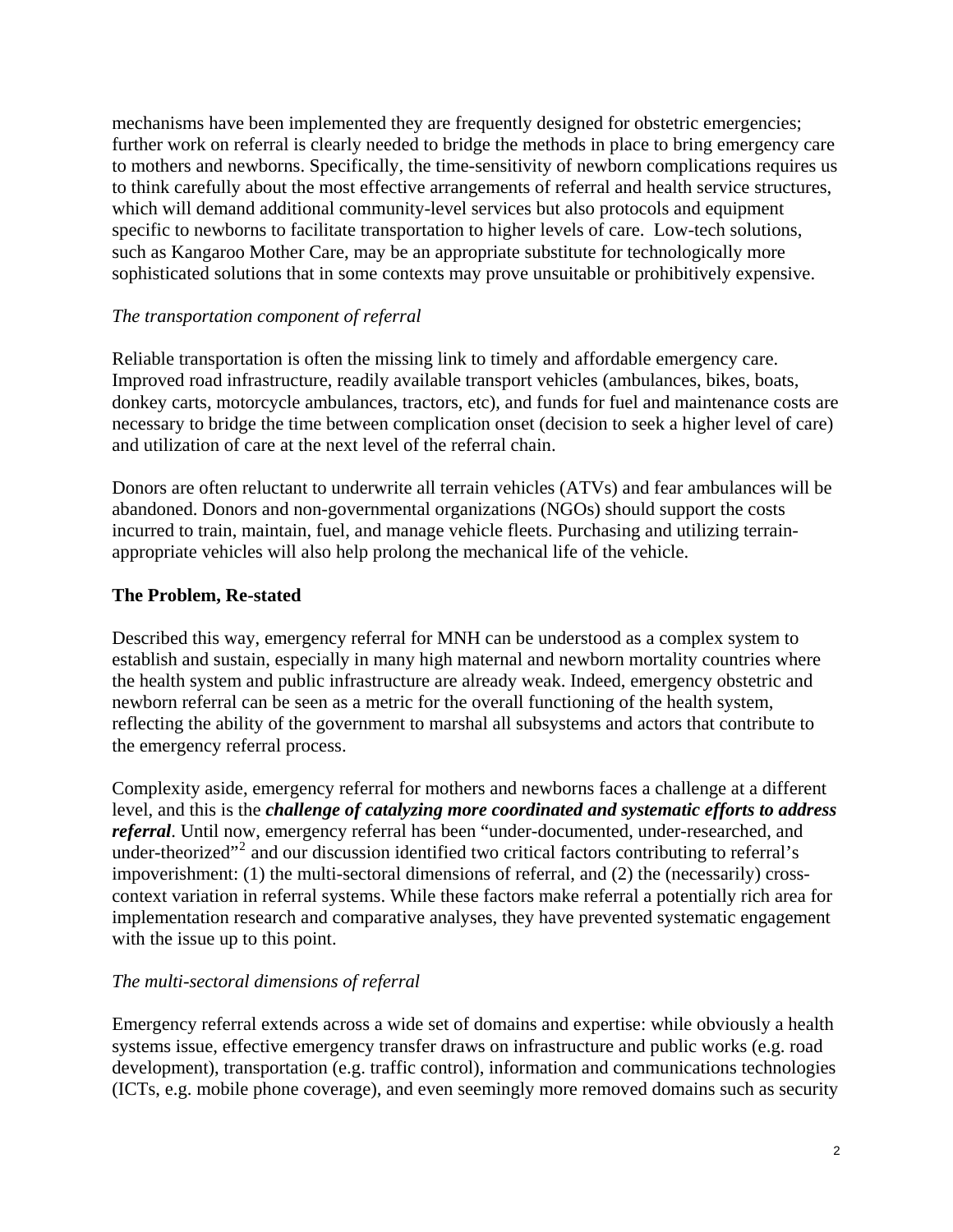and defense (e.g. emergency response). As a consequence, establishing effective emergency referral systems is "everybody's problem, and nobody's problem."

The need for inputs and expertise undercuts the health sector's ability to address inadequate and fragmented emergency referral systems: inter-ministerial and inter-sectoral cooperation and collaboration are needed to diagnose the current problems and weigh the effectiveness of possible solutions (the introduction of new vehicle fleets, the upgrading of facilities, the improvement of roads, the provision of mobile technologies, etc.).

Multi-sectoral engagement is necessary, while managing the distinctive priorities, motivations, and constraints of different agencies. We need to explore the following questions:

- How can we move beyond the health sector to work with relevant agencies/ministries? (How do these bodies currently interact? Is there an effective mechanism in place for these interactions and, if not, what would it look like?)
- Where can collaboration take place? That is, what questions can be jointly explored (e.g. can choice of roads for upgrading be the joint decision of health and public works ministries) and what levels of government can be involved in such collaboration (can such discussions happen effectively at a local level)?

In pursuing a more comprehensive and collaborative approach to referral, the need for a leading agency was also noted. The Ministry of Health–which "owns" the biggest share of emergency referral–emerges as the best candidate to leverage multi-sectoral collaboration.

Examples highlighting the positive impact of such collaboration can be found at both large- and small-scale levels. Subodh Satyawadi, Chief Operating Officer of GVK Emergency Management and Research Institute (GVK EMRI), discussed the public-private partnership (PPP) model that is the foundation of the 108 Emergency Service in India. This service, which reaches a population of 433 million across ten states and responds to approximately 11,200 emergencies per day, leverages expertise and resources across multiple agencies in the private and public sector. At the outset GVK EMRI, a private NGO, recognized the need for public participation in the creation and sustainability of an emergency service, not only from the Ministry of Health and Family Welfare but also from road departments, police departments, and other agencies. At the federal level GVK EMRI worked with the Ministry of Communications and Information Technology to acquire "108" as a toll-free number to ensure affordability requirements for its pro-poor objectives.

At a more local level public-private partnerships have also proved possible and effective. Transaid has documented the success of community-based transportation initiatives in Nigeria, which mobilize public health providers and private transportation unions to pre-arrange the price of transfers by local taxi drivers. These examples remind us of the potential of PPPs to form the basis of collaboration: referral not only requires the inputs of multiple sectors, it also stands to benefit from the combined resources and expertise of public and private spheres.

The opportunities for collaboration are particularly ripe in the ICT sector given the expanding coverage of mobile phones and the acceleration of mobile health applications with the mHealth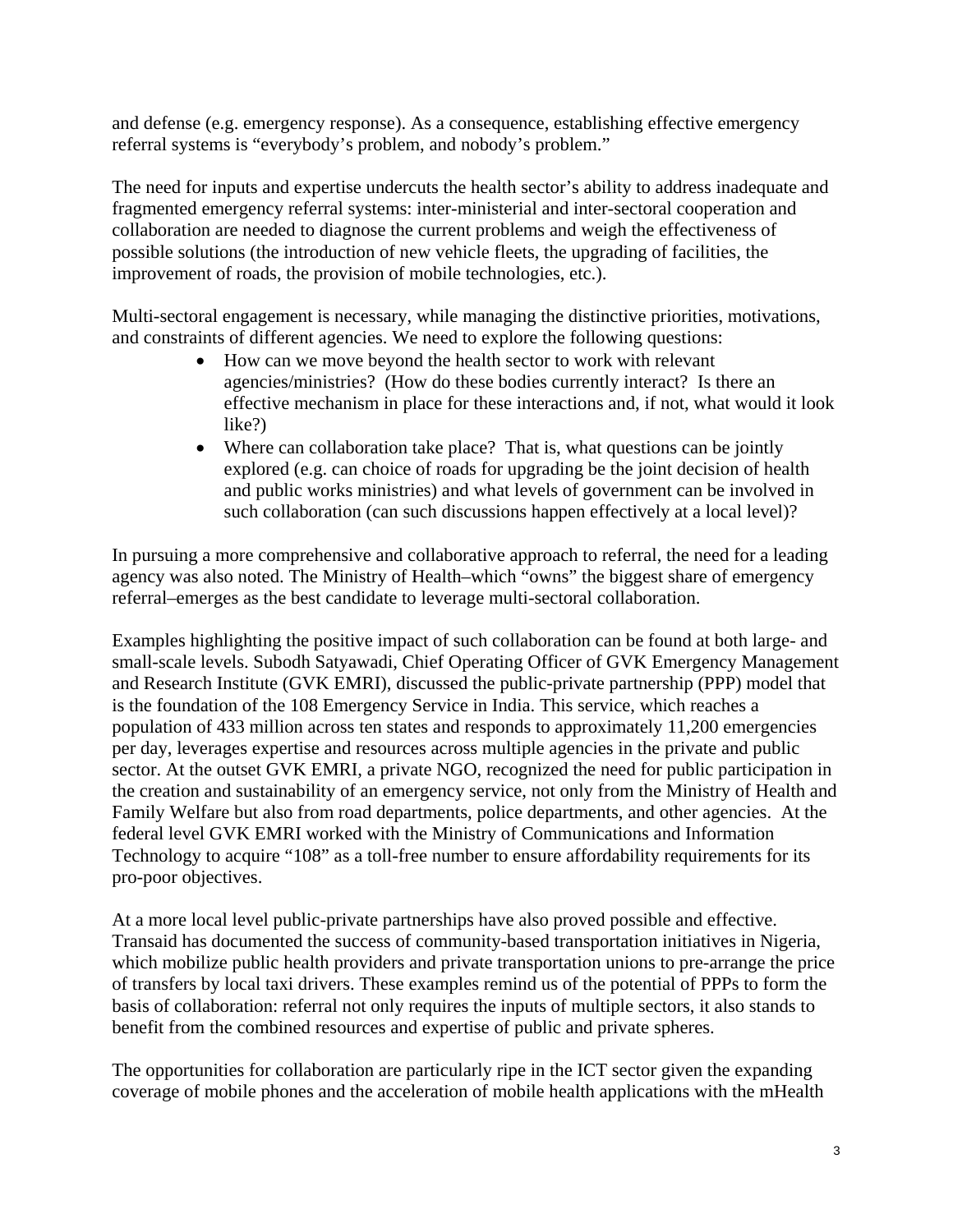Alliance. In Ghana, text messaging (SMS) between physicians is free to facilitate effective and fast communication; other PPP examples exist between private phone companies and the public health sector, which may exchange SIM cards for advertising space on emergency vehicles. The application of mobile technologies to emergency referral has yet to be systematically explored and research questions abound in this area:

- How can mobile devices be integrated most effectively into emergency referral processes?
- How can the health sector collaborate with the ICT sector and private mobile phone companies?

## *Variations in referral across contexts*

Another identified factor hindering systematic research and work on emergency referral concerns the necessary variation in referral systems across contexts. Like so many other health interventions, a "blueprint model" will not work for referral systems. Yet, the challenge to "one size fits all" is arguably amplified for a referral system, where its organizing structure must account for geography, terrain, population density, seasonality, human resource deficits, public infrastructure conditions—to name just a few inputs.

Dr. John Koku Awoonor-Williams, East Regional Director of the Ghana Health Service, highlighted some of the difficulties of generalizing referral mechanisms in the context of Ghana, where varying conditions in different regions prevent one-size solutions and instead encourage the creation of "locally appropriate referral strategies." In the Upper East Region, ambulance and taxi models, that may otherwise suffice in urban centers, fail in many rural areas due to a lack of paved roads. Communities work locally to secure resources that are compatible with their environment: donkey-carts, tractors, and motorcycles for example are adaptable solutions organized by communities to get emergency health seekers across an initial distance and terrain barrier.

Even where distance and transportation do not prevent emergency health care access, other formidable barriers exist, and Dr. Víctor Conde Altamirano of CARE underscored the equity issues at stake in both urban and rural Bolivia. In this context, ambulances are in adequate supply and insurance covers the cost of transfer and health services. Yet, poor referral structures notably the lack of clear communication protocols between facilities—result in unnecessary deaths. Marginalized populations have difficulty accessing emergency health services due to perceptions of quality of care (and related inter-cultural barriers) and literacy barriers that prevent effective communication of emergency birth plans. Thus, equity emerges as an important consideration for referral systems across contexts, where the metaphorical "last mile" may refer to the literal physical distance barriers that exist for many remotely-located marginalized groups, or to social barriers, such as literacy and education, that in other contexts may cut groups off from emergency services.

A vast number of choices exist in the creation of emergency referral systems, and a number of innovative solutions await further study and evaluation. In terrains characterized by extremely mountainous areas or large inland bodies of water, other modes of transportation may be more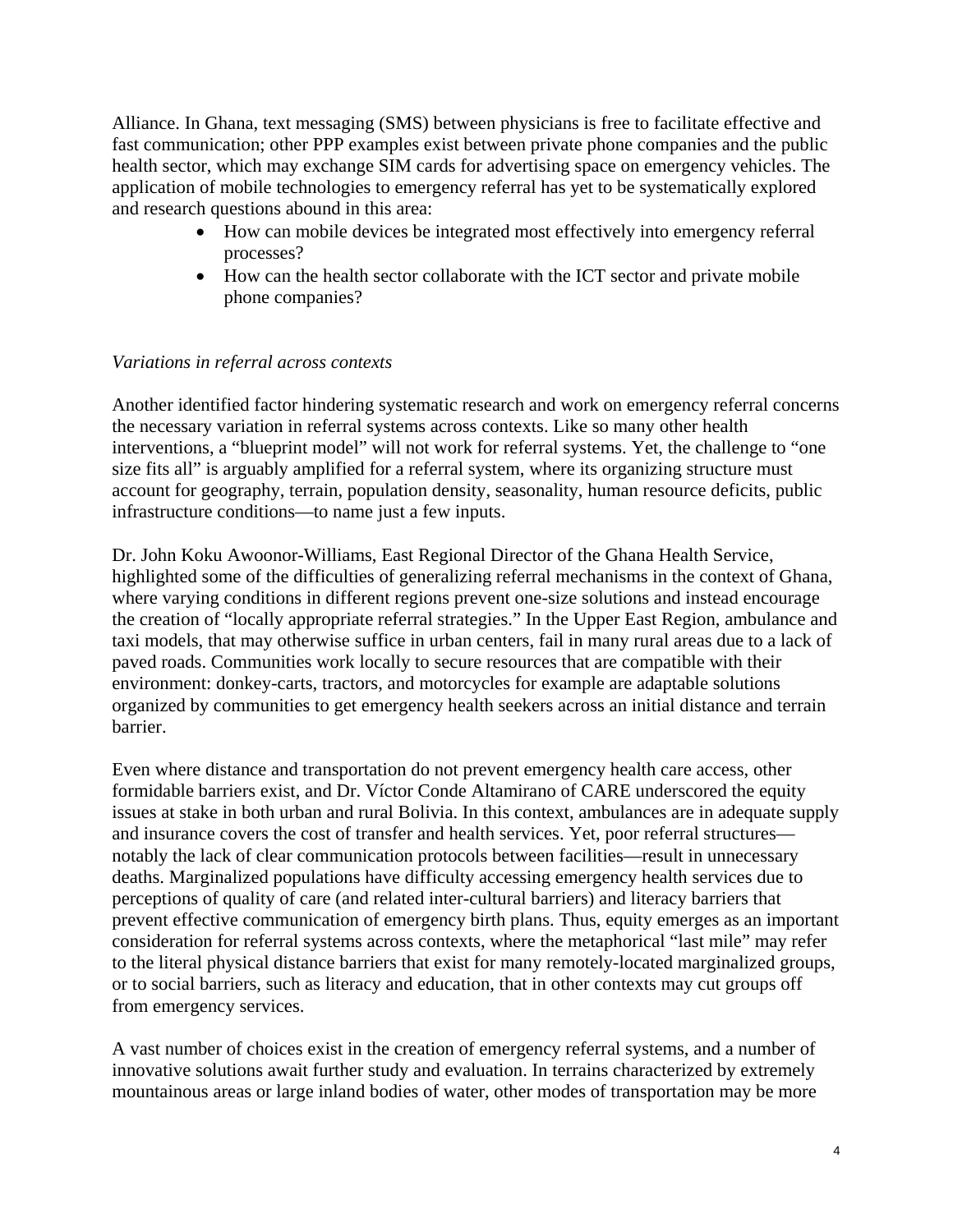appropriate to mobilize. In Lesotho, the Flying Doctor Service uses small aircrafts to pick up emergency patients and fly them to the nearest hospital. Other referral innovations include the introduction of way-finders or "system navigators," such as in Bangladesh where BRAC program officers are stationed at a tertiary facility to facilitate the admittance of referred women and ensure they receive timely medical attention once in the hospital.

#### **Ways Forward**

l

This discussion leaves us with the stark reality that—despite many ongoing activities—referral is still an emergent subfield of MNH that requires coordination and systematic investigation. In order for this to occur, emergency referral demands (1) indicators, and (2) knowledge-sharing.

The formulation of indicators is a central activity to moving referral work forward. Above all else, it fills a gaping hole: we do not have good indicators for referral in part because the diversity of inputs and cross-contextual variation make it difficult to identify what appropriate referral targets should be. Standardized indicators are needed not only to monitor and evaluate the effectiveness of referral systems, but to create effective protocols in the first place. In a study of 3 districts in the Upper East Region of Ghana, Dr. Awoonor-Williams and colleagues found that the 69% of providers trained in emergency obstetric and newborn care (EmONC) had a solid foundation of 4.4 years training, whereas there was virtually no referral-specific training. Because of the wide variation in referral system structures, we must carefully consider how to measure effectiveness (i.e. population covered, timeliness, equity) and develop minimum standards. Standardizing indicators for referral also helps communicate and make tangible an abstract and complicated system. Finally, it enables referral work to link to global momentum and initiatives for indicators.

We end this discussion with some thoughts on knowledge-sharing: more dissemination of ongoing activities will catalyze advocacy, research, and action on this issue. Whereas case studies illuminate many of the nuances of referral systems, an integrated framework is also required that clearly articulates the problems and complexities of emergency referral for MNH. Linking with work in the newborn field, the Maternal Health Task Force and partners are in a position to promote this dissemination and collaboration, and this meeting report lays a partial foundation for the work ahead.

<span id="page-4-0"></span><sup>1</sup> The *Improving Transportation and Referral for Maternal Health* meeting took place on May 19, 2010, at the Woodrow Wilson International Center for Scholars (WWICS) in Washington, D.C and was jointly organized by the Maternal Health Task Force, WWICS, UNFPA, Averting Maternal Death and Disability Program (AMDD)/Columbia University, and USAID. This report attempts to capture the rich discussion generated by the following participants: Koki Agarwal, Deb Armbruster, John Koku Awoonor-Williams, David Aylward, Julie Babinard, Patricia Bailey, Ann Blanc, Victor Conde Altamirano, Etheline Enoch, Gary Forster, Allegra Giovine, Seenen Hounton, Goldy Mazia, Talia McCray, Pavitra Mohan, Susan Murray, Mike